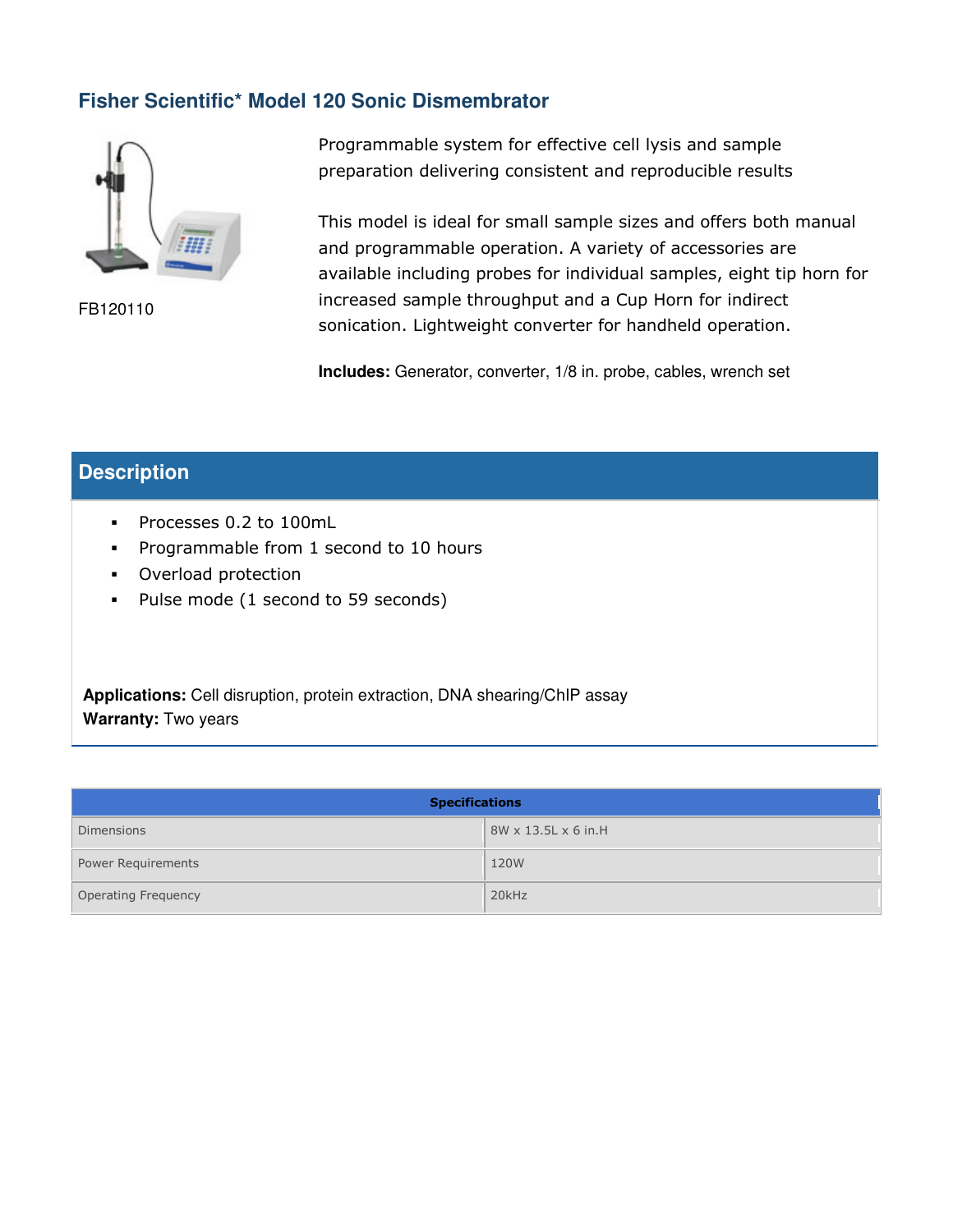| <b>Description</b>                                                                                                                                              | Cat. No.   | <b>Quantity</b> |
|-----------------------------------------------------------------------------------------------------------------------------------------------------------------|------------|-----------------|
| Dismembrator, Sonic; Fisher Scientific; Model 120; Both manual and<br>Programmable operation for consistent and reproducible results; Voltage:<br>230V, 50/60Hz | FB-120-220 |                 |

| <b>Accessories</b>                                                                                 | <b>Catalog Number</b> |
|----------------------------------------------------------------------------------------------------|-----------------------|
| Fisher Scientific* Model 120 Sonic Dismembrator, 3/16" MICROTIP                                    | FB4405                |
| Fisher Scientific* Model 120 Sonic Dismembrator, Probe; 5/64 in.; Processing volume: 0.2 to<br>5mL | FB-442-3              |
| Fisher Scientific* Model 120 Sonic Dismembrator, Probe; 1/4 in.; Processing volume: 5 to<br>50mL   | FB-443-5              |
| Fisher Scientific* Model 120 Sonic Dismembrator, 8 Tip horn                                        | FB-460-2              |
| Fisher Scientific* Model 120 Sonic Dismembrator, Sound Enclosure with Clamp; 20 x 10 x 10<br>in.   | FB-432-A              |
| Fisher Scientific* Model 120 Sonic Dismembrator, Stand with Clamp                                  | FB-460                |
| Fisher Scientific* Model 120 Sonic Dismembrator, REPLACEMENT TIPS FOR 8 TIP HRN                    | FB4599                |
| <b>Replacement Parts</b>                                                                           | <b>Catalog Number</b> |
| Fisher Scientific* Model 120 Sonic Dismembrator, REPLACEMENT POWER CABLE 220V                      | FB81600061            |
| <b>Description</b>                                                                                 | <b>Catalog</b>        |
|                                                                                                    | <b>Number</b>         |
| Probe; 1/8 in.; Processing volume: 0.5 to 15mL                                                     | FB-442-2              |
| Probe; 5/64 in.; Processing volume: 0.2 to 5mL                                                     | FB-442-3              |
| Probe; 1/4 in.; Processing volume: 5 to 50mL                                                       | FB-443-5              |
| 8 Tip horn                                                                                         | FB-460-2              |
| Jack Stand; 6 x 6 in.                                                                              | FB-357                |
| Footswitch                                                                                         | FB-400-4              |
| Stand with Clamp                                                                                   | FB-460                |
| Sound Enclosure with Clamp; 20 x 10 x 10 in.                                                       | FB-432-A              |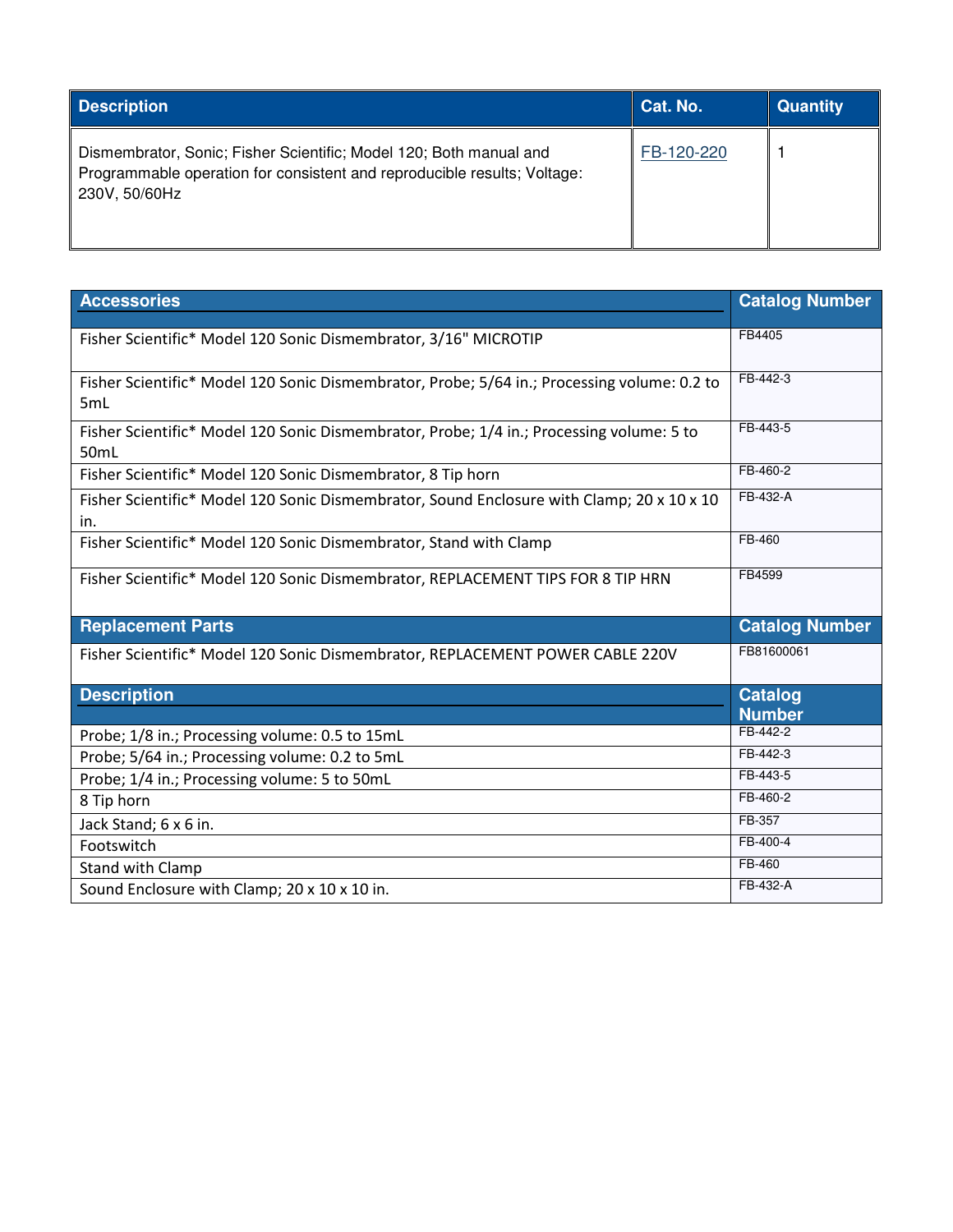#### **Fisher Scientific\* Model 505 Sonic Dismembrator**



High power, programmable system ideal for nanotechnology, cell disruption and homogenization applications

Model 505 offers the same programmable features as Model 120 but delivers substantially more power. This model can process both small and large sample volumes. A variety of accessories are available including probes for individual samples and a Cup Horn for indirect sonication.

Includes: Generator, converter, 1/2 in. probe, cables, wrench set

- Processes 0.5 to 500mL
- **500** watts
- **Programmable from 1 second to 10 hours**
- Pulse mode (1 second to 59 seconds)
- **Energy display (watts and Joules)**

#### **Description**

- Processes 0.5 to 500mL
- **500** watts

FB505110

- **Programmable from 1 second to 10 hours**
- Pulse mode (1 second to 59 seconds)
- **Energy display (watts and Joules)**

Applications: Nanoparticle dispersion, mixing and homogenization Warranty: Two years

| Specifications             |                               |  |
|----------------------------|-------------------------------|--|
| <b>Dimensions</b>          | $8W \times 15L \times 7$ in H |  |
| Power Requirements         | 500W                          |  |
| <b>Operating Frequency</b> | 20kHz                         |  |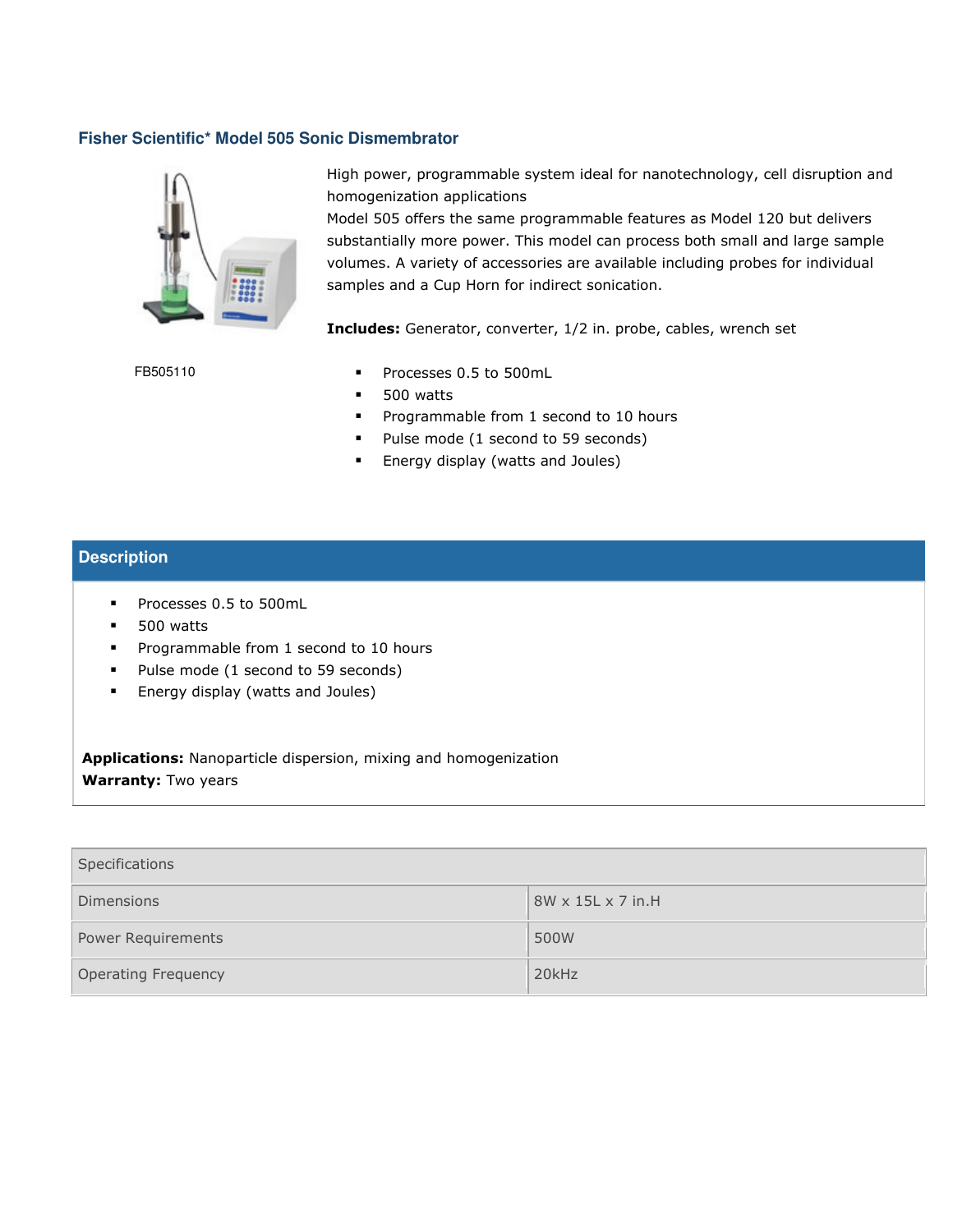| <b>Cat No</b> | <b>Description</b>                        | <b>Long Description</b>                                                                                                                                                                | <b>Std Unit</b> |
|---------------|-------------------------------------------|----------------------------------------------------------------------------------------------------------------------------------------------------------------------------------------|-----------------|
| FB505220      | 500WATT SONIC<br><b>DSMMBRTR 220V</b>     | Dismembrator, Sonic; Fisher Scientific; Model 505; High power,<br>programmable system; For both small and large sample; Voltage: 230V,<br>50/60Hz                                      | EA              |
| FB505A220     | 500 WATT SONIC<br><b>DISMEMBRATOR</b>     | Dismembrator, Sonic; Fisher Scientific; Model 505; High power,<br>programmable system; For both small and large sample; 230V, 50/60Hz;<br>No Probe                                     | EA              |
|               |                                           | Accessories to be chosen as per application                                                                                                                                            |                 |
| FB4207        | 3/4IN PROBE<br><b>W/REPLCBLE TIP</b>      | Probe; Fisher Scientific; For Model 505 Sonic Dismembrator; Probe:<br>0.75 in.; Processing volume: 25 to 500mL; With replaceable tip                                                   | EA              |
| FB4208        | 3/4IN SOLID<br><b>PROBE</b>               | Probe; Fisher Scientific; For Model 505 Sonic Dismembrator; Probe:<br>0.75 in. solid probe; Processing volume: 25 to 500mL; For low surface<br>tension liquids (i.e. organic solvents) | EA              |
| FB4209        | 1IN SOLID PROBE                           | Probe; Fisher Scientific; For Model 505 Sonic Dismembrator; Probe: 1<br>in. solid probe; Processing volume: 50 to 1,000mL; For low surface<br>tension liquids (i.e. organic solvents)  | EA              |
| FB4219        | 1/2IN SOLID<br><b>PROBE</b>               | Probe; Fisher Scientific; For Model 505 Sonic Dismembrator; Probe: 0.5<br>in. solid probe; Processing volume: 10 to 250mL; For low surface tension<br>liquids (i.e. organic solvents)  | EA              |
| FB4220        | 1/2INPROBE<br><b>W/REPLCEABLE</b><br>TIP  | Probe; for Fisher Scientific Sonic Dismembrators FB505, FB705; Tip<br>dia: 1/2 in.; Processing volume: 10-250mL; Replaceable tip                                                       | EA              |
| FB431B1       | 3 INCH CUP HORN                           | <b>3 INCH CUP HORN</b>                                                                                                                                                                 | EA              |
| <b>FB432B</b> | <b>SOUND</b><br><b>ENCLOSURE</b>          | Enclosure, Sound; Fisher Scientific; Accessory for Model 500 Sonic<br>Dismembrator; For sound reduction; Dimension: 23 x 14.5 x 12 in.; Can<br>also be used with model 705             | EA              |
| FB4405        | 3/16IN MICROTIP                           | 3/16IN MICROTIP                                                                                                                                                                        | EA              |
| FB4406        | 1/2IN<br><b>REPLACEMENT</b><br><b>TIP</b> | Tip, Replacement; Fisher Scientific; For Model 505 Sonic Dismembrator;<br>$0.5$ in. probe                                                                                              | EA              |
| FB4407        | $3/4$ IN<br><b>REPLACEMENT</b><br>TIP     | Replacement tip; for Fisher Scientific Sonic Dismembrators; Tip dia: 3/4<br>in.; for FB505, FB705                                                                                      | EA              |
| FB4418        | 1/8IN MICROTIP                            | Probe; Fisher Scientific; For Model 505 Sonic Dismembrator; 0.125 in.<br>probe; Processing volume: 0.5 to 15mL                                                                         | EA              |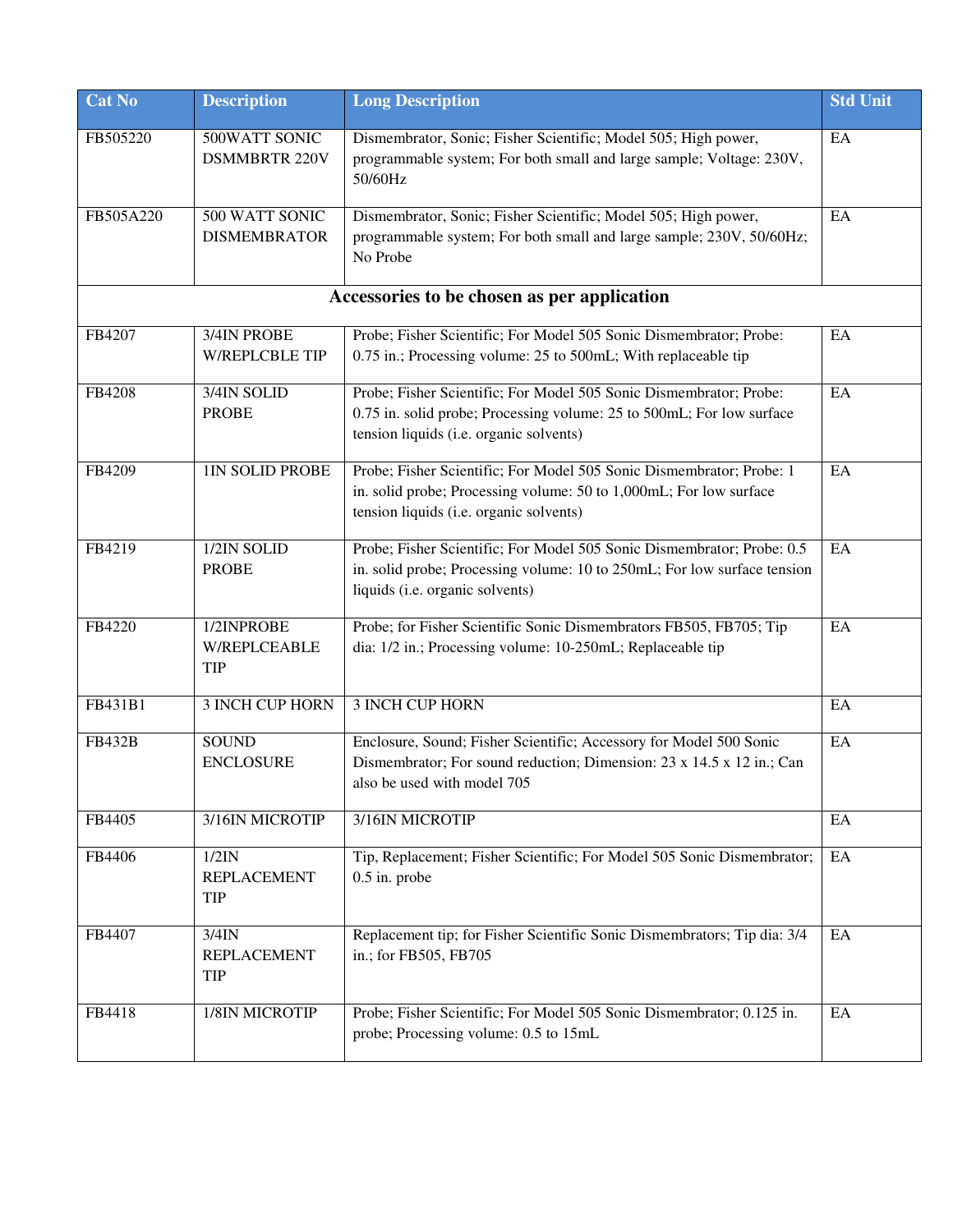| Cat No | <b>Description</b>                                        | <b>Long Description</b>                                                                                                   | <b>Std Unit</b> |
|--------|-----------------------------------------------------------|---------------------------------------------------------------------------------------------------------------------------|-----------------|
| FB4420 | 1/4IN MICROTIP                                            | Probe: Fisher Scientific: For Model 505 Sonic Dismembrator: Probe:<br>$0.25$ in. microtip; Processing volume: 5 to $50mL$ | EA              |
| FB4559 | <b>4 TIP HORN</b>                                         | Horn, Tip; Fisher Scientific; For Model 505 Sonic Dismembrator;<br>Process 4 samples at one time                          | EA              |
| FB459  | <b>STAND</b><br>W/CLAMP-MDL<br>505 OR 705                 | Stand; Fisher Scientific; Accessory for Model 500 Sonic Dismembrator;<br>With clamp                                       | EA              |
| FB4599 | <b>REPLACEMENT</b><br><b>TIPS FOR 8 TIP</b><br><b>HRN</b> | Replacement tips for 96 tip horn (FB4611); for Fisher Scientific Models<br>505 and 705 Sonic Dismembrators                | EA              |
| FB4611 | 96 TIP HORN                                               | Horn, Tip; Fisher Scientific; For Model 505 Sonic Dismembrator;<br>Process 96 samples at one time                         | EA              |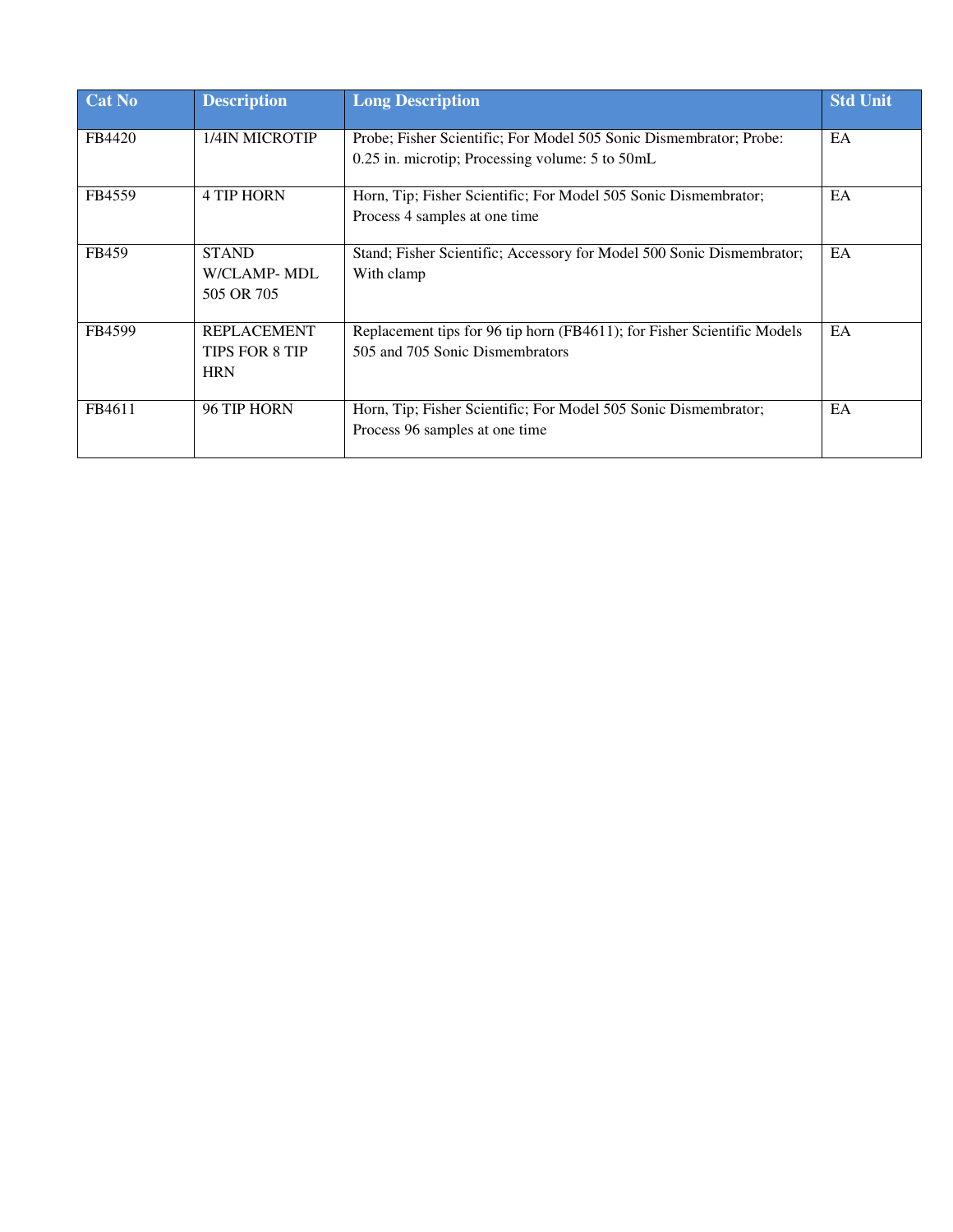#### **Fisher Scientific\* Model 705 Sonic Dismembrator**



Ultrahigh power with advanced programming for DNA shearing/ChIP and all liquid processing applications

Model 705 is a full-featured, programmable ultrasonic processor with an easy to use touchscreen control and overload protection. The additional power and full range of accessories accommodate the widest range of sample volumes and applications. 96 tip horn and Cup Horn accessories offer time saving, high throughput solutions to repetitive, individual sample processing.

FB705110

**Includes:** Generator, converter, 1/2 in. probe, cables, wrench set

### **Description**

- Processes 0.2 to 1000mL
- **700 watts**
- Programmable from 1 sec. to 99 hr.
- Save up to 10 different programs
- Pulse mode (1 second to 24 hours)
- **Temperature monitoring (requires optional temperature probe)**

**Applications:** Cell disruption, homogenization, ChIP/DNA shearing, nanoparticle dispersion, protein extraction, sonochemistry, soil extraction, mixing

**Warranty:** Two years

| <b>Specifications</b> |                               |  |
|-----------------------|-------------------------------|--|
| <b>Dimensions</b>     | $8W \times 17L \times 7$ in H |  |
| Power Requirements    | 700W                          |  |
| Operating Frequency   | 20kHz                         |  |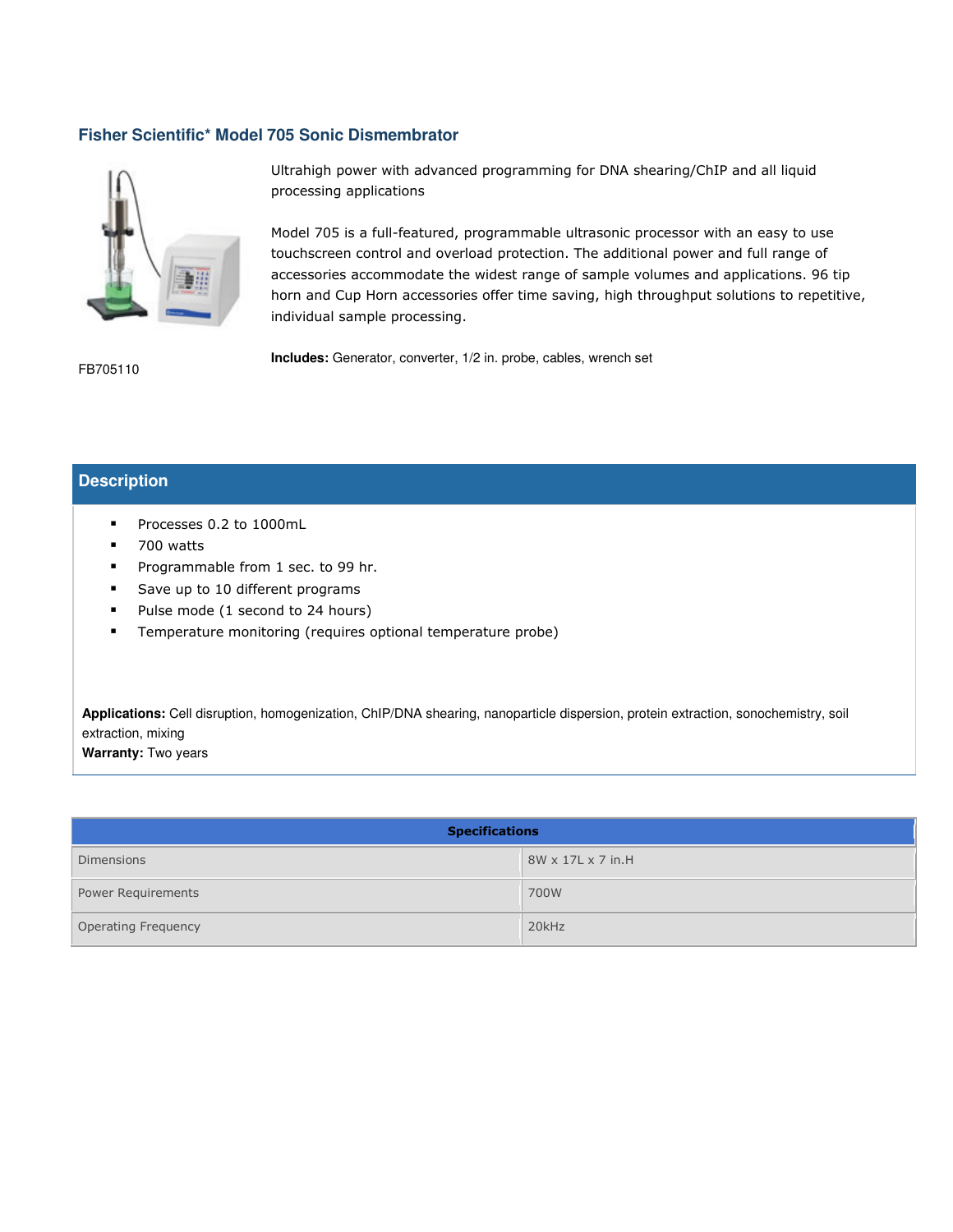| <b>Description</b>                                                                                                 | Cat. No.   | Std Unit |
|--------------------------------------------------------------------------------------------------------------------|------------|----------|
| 700 WATT SONIC DSMMBRTR, 220V<br>Dismembrator, Sonic; Fisher Scientific; Model 705; Ultra high power with advanced | FB-705-220 | EACH     |
| programming; DNA shearing/ChIP and all liquid processing applications; Voltage: 230V,<br>50/60Hz; Includes 1/2 in. |            |          |

| <b>Accessories</b>                                                                                            | <b>Catalog</b> | <b>Std Unit</b> |
|---------------------------------------------------------------------------------------------------------------|----------------|-----------------|
|                                                                                                               | <b>Number</b>  |                 |
| Fisher Scientific* Model 705 Sonic Dismembrator, 3/4" REPLACEMENT TIP                                         | FB4407         | <b>EACH</b>     |
| Fisher Scientific* Model 705 Sonic Dismembrator, 3 INCH CUP HORN                                              | <b>FB431B1</b> | <b>EACH</b>     |
| Fisher Scientific* Model 705 Sonic Dismembrator, REPLACEMENT TIPS FOR 8 TIP HRN                               | FB4599         | <b>EACH</b>     |
| Fisher Scientific* Model 705 Sonic Dismembrator, REPLCMNT CNVRTR-MDL 505 OR<br>705                            | FBCL334        | <b>EACH</b>     |
| Fisher Scientific* Model 705 Sonic Dismembrator, Jack Stand; 6 x 6 in.                                        | FB-357         | <b>EACH</b>     |
| Fisher Scientific* Model 705 Sonic Dismembrator, 0.75 in. solid probe; Processing<br>volume: 25 to 500mL      | FB-420-8       | <b>EACH</b>     |
| Fisher Scientific* Model 705 Sonic Dismembrator, 1 in. solid probe; Processing volume:<br>50 to 1,000mL       | FB-420-9       | <b>EACH</b>     |
| Fisher Scientific* Model 705 Sonic Dismembrator, 1 in. probe w/replaceable tip;<br>Processing: 50 to 1,000mL  | FB-421-0       | <b>EACH</b>     |
| Fisher Scientific* Model 705 Sonic Dismembrator, 0.5 in. solid probe; Processing<br>volume: 10 to 250mL       | FB-421-9       | <b>EACH</b>     |
| Fisher Scientific* Model 705 Sonic Dismembrator, 0.5 in. replacement tip                                      | FB-440-6       | <b>EACH</b>     |
| Fisher Scientific* Model 705 Sonic Dismembrator, Probe; 0.16 in. microtip; Processing<br>volume: 0.2 to 5mL   | FB-441-7       | <b>EACH</b>     |
| Fisher Scientific* Model 705 Sonic Dismembrator, Probe; 0.125 in. microtip; Processing<br>volume: 0.5 to 15mL | FB-441-8       | <b>EACH</b>     |
| Fisher Scientific* Model 705 Sonic Dismembrator, Probe: 0.25 in. microtip; Processing<br>volume: 5 to 50mL    | FB-442-0       | <b>EACH</b>     |
| Fisher Scientific* Model 705 Sonic Dismembrator, Stand with Clamp                                             | FB-459         | <b>EACH</b>     |
| Fisher Scientific* Model 705 Sonic Dismembrator, 1" REPLACEMENT TIP                                           | FB4408         | <b>EACH</b>     |